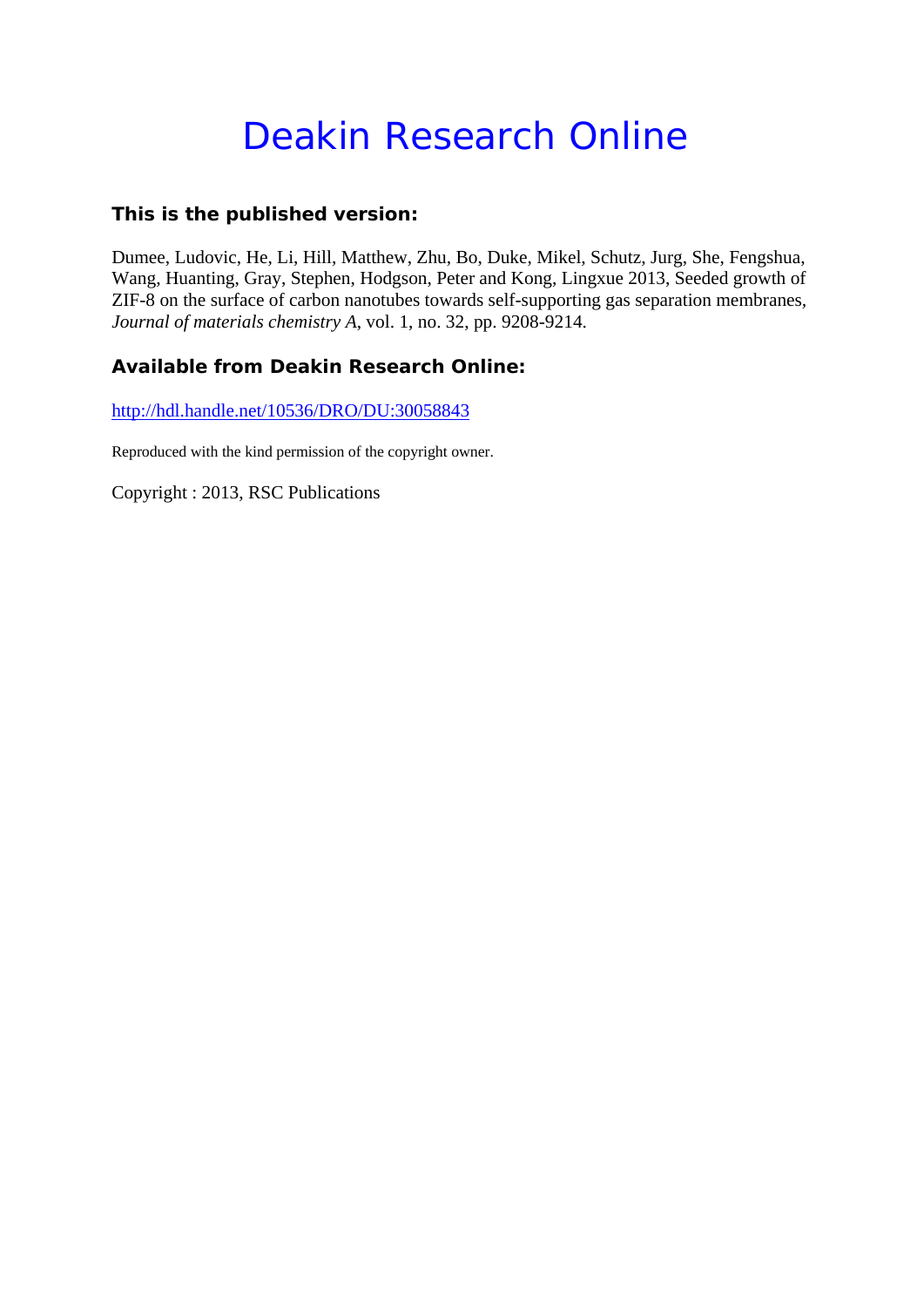# Journal of Materials Chemistry A

# PAPER

Cite this: J. Mater. Chem. A, 2013, 1, 9208

Received 14th April 2013 Accepted 24th June 2013 DOI: 10.1039/c3ta11483j

www.rsc.org/MaterialsA

### Introduction

Metal–organic frameworks (MOFs) have attracted considerable attention over the past 15 years for their ability to selectively separate gas mixtures by sub-nanometre molecular sieving.<sup>1,2</sup> MOFs are highly crystalline materials that can take a wide variety of morphologies and offer very specific functionalities and properties. Water stable MOFs, such as ZIF-8, used for gas separation or chemical sensing, typically have very large internal surface area (between 1300 and 1600  $\text{m}^2$  g<sup>-1</sup> for ZIF-8 (ref. 3)), narrow micro-pore size distribution (around 3.4  $\AA$  for ZIF-8 (ref. 4)), and highly versatile surface chemistry. In fact, due to the presence of water vapour in most industrial processes, the development of robust and stable materials, such as waterresistant MOFs, are highly sought for gas separation, storage and carbon capture.<sup>5,6</sup> The mechanisms ruling MOFs growth

# Seeded growth of ZIF-8 on the surface of carbon nanotubes towards self-supporting gas separation membranes†

Ludovic Dumée, $\ddagger^{*ab}$  Li He, $\ddagger^{a}$  Matthew Hill,<sup>c</sup> Bo Zhu,<sup>b</sup> Mikel Duke,<sup>b</sup> Jürg Schütz,<sup>c</sup> Fengshua She,<sup>a</sup> Huanting Wang,<sup>d</sup> Stephen Gray,<sup>b</sup> Peter Hodgson<sup>a</sup> and Lingxue Kong<sup>a</sup>

We report the synthesis of the first continuous, inter-grown ZIF-8 membrane via the secondary growth method. ZIF-8 crystals were seeded and strongly anchored onto porous carbon nanotube bucky-paper supports and hydrothermally grown into a dense and continuous ZIF-8 network. The self-supporting hybrid metal organic framework membranes were characterized by scanning electron microscopy and shown to exhibit both a very homogeneous structure and a very smooth nanotube-metal organic framework interface. Gas adsorption (H<sub>2</sub>, CH<sub>4</sub>, CO<sub>2</sub>, N<sub>2</sub>) and permeation (He, CO<sub>2</sub>, N<sub>2</sub> and Xe) tests were performed to evaluate the permeance of each gas and to predict the selectivity. The membranes were highly robust and sustained pressures as high as 500 kPa. Furthermore, the high selectivity of  $N_2$  over  $CO<sub>2</sub>$  and Xe (33 and 163 respectively), shown by gas adsorption single gas permeation and mixed gas permeation clearly demonstrates the near defect-free nature of the membranes while the high hydrothermal stability of ZIF-8 makes these novel composites highly promising for water vapour saturated gas treatment. PAPER<br> **Seeded growth of ZIF-8 on the surface of carbon**<br> **manotubes towards self-supporting gas separation**<br> **Manotubes towards self-supporting gas separation**<br> **We are the surface of the surface of the surface of the sur** 

lead to the formation of macro-monoliths whose size may reach tens to hundreds of micrometres.<sup>2,7</sup>

Recent efforts have focused on tailoring growth seeding and conditions to interconnect the monoliths and create denser and defect free crystal networks that can be used as self-supporting films. $8-11$  Strategies to produce supported MOF thin films and membranes face key engineering challenges, including the control and optimization of the interface between the scaffold and the MOF crystals, as well as the homogeneous control of the growth mechanisms in confined spaces to fully benefit from the unique MOF properties.<sup>7,12</sup> Although the use of dense substrates, such as gold surfaces, silicon wafers, graphite, polymers or sapphire and their surface functionalization with specific functional groups were successful routes for generating thin MOF films, $7,13-15$  promising trials with porous substrates have been largely limited to rigid, low porosity supports such as alumina or polymeric non-woven materials.<sup>12,16</sup> The growth of MOFs within a porous structure, as opposed to their incorporation into mixed matrix membranes,<sup>2</sup> was demonstrated to lead to the fabrication of membrane materials possessing enhanced mechanical stability and higher performance.<sup>7,10,11</sup>

However, challenges related to the fabrication of defect-free MOF membranes and to the control of the interface between the MOFs and the interstitial gaps within the structure have not been fully solved.<sup>12,17</sup> This is primarily related to the difficult control of the MOF initial growth steps, which corresponds to the adsorption of the metal ions, and to MOF crystal interconnection and reticulation, progressively embedding the

a Institute for Frontier Materials, Deakin University, Pigdons Road, 3216 Waurn Ponds, Victoria, Australia. E-mail: ludovic.dumee@deakin.edu.au; Fax: +61 352271103; Tel: +61 410131312

<sup>&</sup>lt;sup>b</sup>Institute for Sustainability and Innovation, College of Engineering and Science, Victoria University, Hoppers lane, 3030 Werribee, Victoria, Australia

c CSIRO Materials Science and Engineering, Private bag 10, 3168 Clayton South, Victoria, Australia

d Department of Chemical Engineering, Monash University, 3800, Clayton, Australia † Electronic supplementary information (ESI) available. See DOI: 10.1039/c3ta11483j

<sup>‡</sup> The two authors equally contributed to the manuscript and work.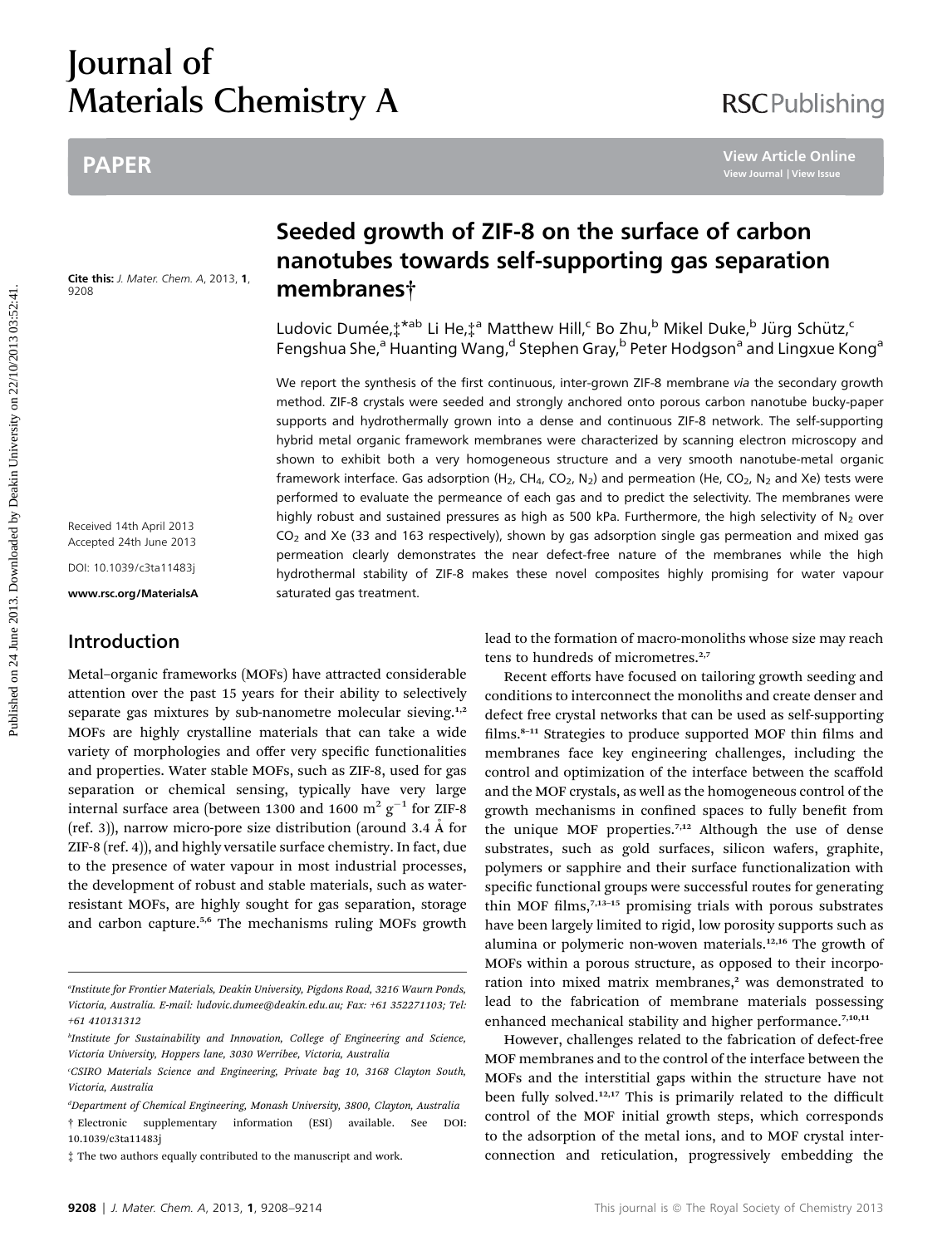supporting substrate. The specific surface area, the surface chemistry and the pore size distribution of the porous structures, must be well controlled to avoid voids remaining within the final membrane. Electro-spun webs<sup>12</sup> were recently successfully used for this purpose, but the large size of the pores and the low porosity of the structures remained limitations to the processing of highly interconnected and free-standing MOF hybrid structures.<sup>10,17-19</sup> Recently, MOF crystals were also in situ grown and confined into carbon nanotubes (CNTs) providing an enhanced material for gas adsorption.<sup>20</sup> The development of a new type of reinforced self-supporting defect free MOF membrane, exhibiting high gas permeability and high specific selectivity is, therefore, still required. A number of nano-porous structures have the potential to tackle these issues to process larger volume ratio MOF membranes with fewer defects. Amongst these candidates, carbon nanotube (CNT) buckypapers (BP) have already been demonstrated to be outstanding membrane materials for water desalination<sup>21</sup> or as scaffolds for gas adsorption.<sup>22</sup> The large range of surface functional groups that can be grafted onto CNT surfaces $23-25$  as well as the small pore size (20-40 nm), high flexibility and compressibility and large porosity ( $>90\%$ ) of CNT BPs<sup>26</sup> are clear advantages for initiation of MOF growth from the graphene surface and within CNT BP interstitial pores.

In this research, ZIF-8 (ref. 27) nano-crystals were seeded and grown for the first time within CNT BPs to create a novel class of robust, defect-free, hybrid gas separation membranes. ZIF-8 was selected for its demonstrated high hydro-thermal stability, making it one of the most stable and promising MOF structures for complex gas and liquid separation applications.<sup>8,9,16</sup>

#### Results and discussion

The CNT BP substrates exhibited a homogeneous structure with a narrow pore size distribution ranging between 25 and 50 nm, depending on the diameter of the CNTs used to prepare the BPs.<sup>26</sup> Defect free membranes were prepared by growing ZIF-8 MOF homogeneously within the interstitial pores of the BP to form a continuous and dense network (Fig. 1a and b). ZIF-8 nano-crystals (Fig. 1e and f), formed by adsorption of zinc ions on the CNT surface, progressively grew to form a dense network within the nanotube matrix prior to growing across the BP (Fig. 1c). In addition, the size of the initial nano-crystals on the CNTs was around 200 nm, while the diameter of the ZIF-8 crystals on the BP surface was between 20 and 50  $\mu$ m; very close to that reported by Yao et al., 2011.<sup>8</sup> The cross sections shown in Fig. 1b and c clearly show that the hybrid membranes exhibit a continuous and homogeneous morphology across their entire thickness. As shown on Fig. 1c and d, the CNT–ZIF-8 crystal interface was also found to be very smooth and the CNTs were eventually completely embedded within the ZIF-8 matrix. Although defect free ZIF-8 membranes were prepared with both fine (10 nm) and coarse (40 nm) diameter CNTs (Table S2 $\dagger$ ), the coarse CNT BP exhibits a lower  $N_2$  adsorption (Table 1 and Fig. S2†) and a lower mechanical strength.<sup>26</sup> This was previously reported and attributed to the larger diameter of coarser CNTs

which reduces both the specific surface area and the number of CNT–CNT contact points within the BP structure.<sup>26</sup>

The crystalline structure of the ZIF-8 was confirmed by XRD (Fig. 2 and S4†). Although, the presence of CNTs leads to a broad range of diffraction peaks between  $12^{\circ}$  and  $17^{\circ}$  (ref. 28) (Fig. 2a and b), ZIF-8 diffraction peak positions remain exactly the same as those of the ZIF-8 reference<sup>29</sup> sample without CNTs (Fig. 2c). It was previously demonstrated that a number of low intensity diffraction peaks present for randomly distributed CNTs could be attributed to the crystalline faces of graphite and graphene besides the main  $(0 0 2)$ ,  $(1 0 0)$  and  $(1 1 0)$  peaks.<sup>30</sup> The XRD results, therefore, confirm that contact between CNTs and ZIF-8 does not have any detrimental impact on the ZIF-8 growth and crystalline structure. Small Angle X-ray Scattering (SAXS) patterns and Wide Angle X-ray Scattering (WAXS) patterns were also acquired on ZIF-8s alone and hybrid membranes to assess of the quality of the structure and coherence of the crystals (Fig. 2d–f). As previously reported, $31$  CNT assembled into a BP structure produced a broad SAXS scattering region around 0.05 and 0.085  $\AA^{-1}$ . This dispersity is due to the random nature of the CNT random distribution across the BP and to the addition of all SAXS patterns from differently oriented CNTs. The peaks visible for the ZIF-8 structure were found to be in very good agreement with recently reported ZIF-8 SAXS data (peaks at 0.54, 0.68, 0.75, 0.92 and 1.01  $\AA^{-1}$ ) and WAXS data<sup>32</sup> (the Bragg reflections appearing on the WAXS patterns belong to the cubic body-centred lattice of ZIF-8 (ref. 32) (110, 200, 211, 220 and 310 and 222 over a q range of 0.1 to 1.4  $\AA^{-1}$ )). Puper<br>
supporting substrate. The specific surface one the surface which reduces both the specific surface area on the heuring and<br>
considers and the process of the specific on 2013. Only the specific on 242 on 242 on 242 o

Gas adsorption within the hybrid ZIF 8 was investigated to evaluate the strength of adhesion between gas molecules and the hybrid CNT–ZIF-8 matrix. The CNT–ZIF-8 membranes exhibited a high  $H_2$  enthalpy of adsorption, with capacities up to 124.9  $\text{cm}^3 \text{ g}^{-1}$  (i.e. 1.5 wt%), very close to that reported for pure ZIF-8 crystals.<sup>33</sup> As shown in Table 1 and Fig. S3,<sup>†</sup> the volume of  $CO<sub>2</sub>$  adsorbed across the samples was larger than that of  $CH<sub>4</sub>$  which was previously attributed to the narrow bottle neck structure at the ZIF-8 pore entrance. As previously demonstrated<sup>27</sup> ZIF-8 crystalline structure is composed of large cavities  $(11.6 \text{ Å})$  inter-connected through much smaller apertures  $(3.4 \text{ Å})$ . In addition, single gas permeation experiments were performed on a series of gas (Fig. 3).  $CO<sub>2</sub>$ , despite having a kinetic diameter of only 3.3 Å and therefore being nearly 10% smaller than  $N_2$ , was found to permeate 34 times slower (kinetic diameter of  $3.64 \text{ Å}$  – see ESI†). This behaviour is attributed to the combined linear morphology and permanent dipole moment of  $CO<sub>2</sub>$  and to the peculiar structure of ZIF-8. The low  $CO<sub>2</sub>$  selectivity may also be related to non-fully crystallized 2-methyl imidazole molecules on the surface or within ZIF-8 crystals as this molecule is able to strongly coordinate with  $CO<sub>2</sub>$  gas.<sup>16</sup> In addition, except for  $CO<sub>2</sub>$ , the inverse relationship between gas molecular weight and permeance shown in Fig. 3b suggests that the type of diffusion across the membrane was primarily dominated by Knudsen diffusion as heavier elements permeated more slowly across the membrane. The nature and integrity of the interface between ZIF-8 crystals and their surrounding matrix is critical to prepare defect-free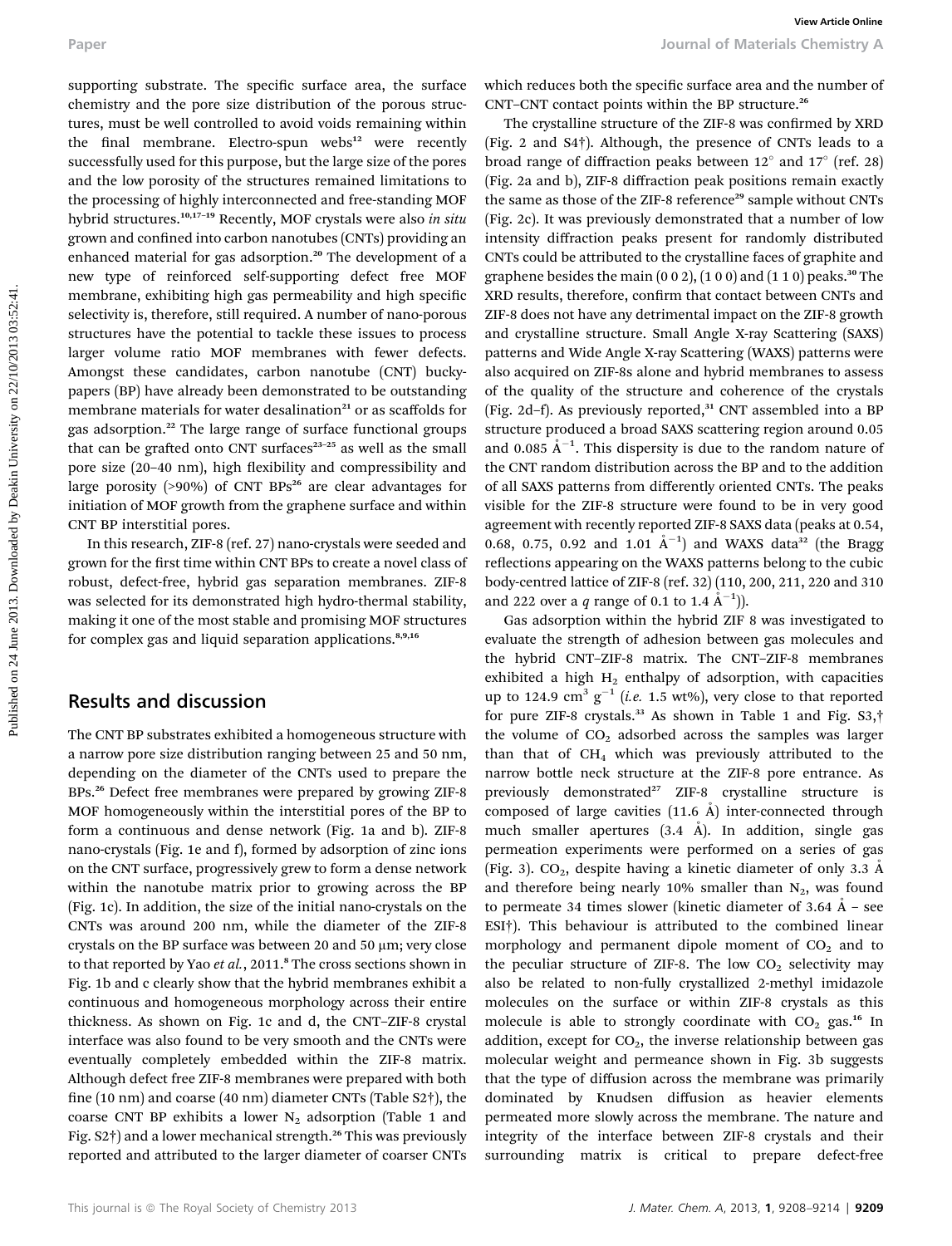

Fig. 1 SEM of the ZIF-8–CNT BP composite membranes; (a) top surface of the ZIF-8 hybrid membrane with clear macro-sized ZIF-8 crystals; (b) cross section view of ZIF-8 hybrid membrane; (c) embedded coarse CNTs within the ZIF-8 matrix; (d) view of a ZIF-8–CNT interface; (e) and (f) evidence of the formation of ZIF-8 nano-crystals on the CNTs during the early stage of ZIF-8 growth.

membranes, and is currently one of the main fields of MOFcomposite fabrication investigation. The separation factor of  $He/N<sub>2</sub>$  obtained through the present work (2.5) is very close to the theoretical Knudsen separation index (2.64) corroborating that the membranes are near-defect free but that surface diffusion may occur between the massive ZIF-8 crystals as previously reported.<sup>12</sup> It is also noteworthy that despite having a kinetic diameter larger than the ZIF-8 pore size (3.64 A˚ against 3.4 Å),  $N_2$  is able to permeate across the ZIF-8 membrane. This phenomenon was attributed to the simultaneous flexible nature of ZIF-8 crystals<sup>34,35</sup> and to diffusion at the interface between ZIF-8 crystals.<sup>27</sup> The dimension of these

defects at crystal boundaries has not been defined to date, but the very high  $N_2$  selectivity against Xe suggests that its size should be smaller than 3.96  $\AA$  (Table S3 – ESI†) and therefore makes of the novel ZIF-8–CNT membranes very and stable structures for gas separation. The pore size distribution was very narrow, obtained from BET-BJH  $N_2$  adsorp $tion<sup>9,10</sup>$  on fragmented samples of membranes (Fig. 4), with an average pore size close to 1 nm which is very well correlated with the intrinsic bottle-neck micro-structure of ZIF-8. In addition, no major difference of permeation was found between the membranes made from CNTs of different diameters suggesting that the BP pore size does not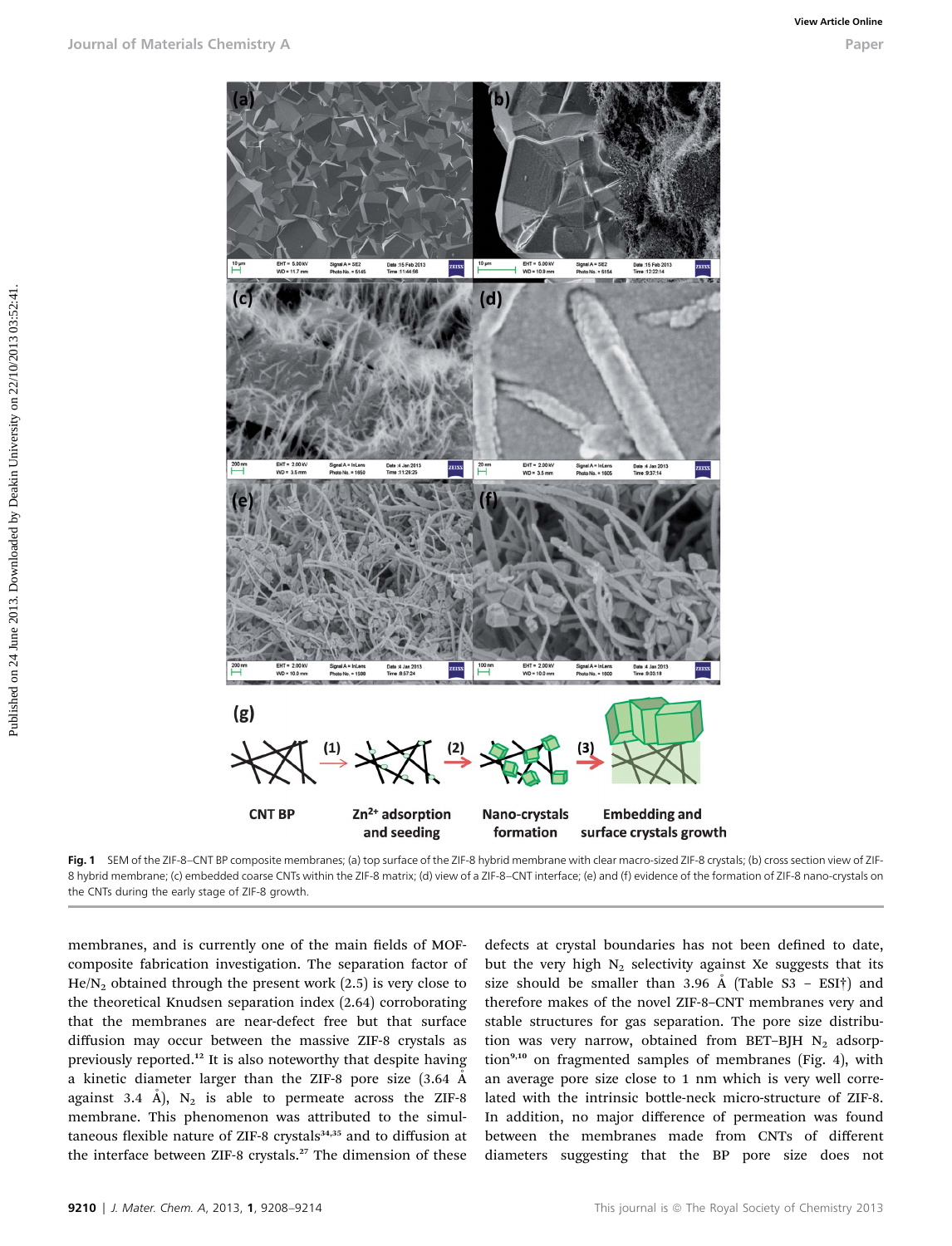Table 1 BET surface area and gas adsorption (RTP) on the CNT BP and hybrid membrane composites; the specific surface area of ZIF-8 was shown to be close to 1496 m<sup>2</sup> g<sup>-1</sup> (ref. 39)

| Property                                        | Unit                                                                     | Support          |                           | Hybrid membranes    |                          |
|-------------------------------------------------|--------------------------------------------------------------------------|------------------|---------------------------|---------------------|--------------------------|
|                                                 |                                                                          | Fine $CNTs^{26}$ | Coarse CNTs <sup>26</sup> | Fine $CNTs + ZIF-8$ | Coarse CNTs +<br>$ZIF-8$ |
| $N_2$ specific surface area                     |                                                                          | 197.1            | 36                        | 1650                | 1279                     |
| $N_2$ volume adsorption at 1 bar and 77 K       |                                                                          | $1.7$ (ref. 22)  |                           | 422.9               | 359.2                    |
| $CH4$ volume adsorption at 1 bar<br>and $273 K$ | $\begin{array}{c} m^2\,g^{-1}\\ cm^3\,g^{-1}\\ cm^3\,g^{-1} \end{array}$ |                  |                           | 7                   | 5.72                     |
| $CO2$ volume adsorption at 1 bar<br>and $273 K$ | $\text{cm}^3 \text{ g}^{-1}$                                             | $6.5$ (ref. 22)  |                           | 25.3                | 15.5                     |
| $H_2$ adsorption at 1 bar and 77 K              | $\rm cm^3~g^{-1}$                                                        |                  |                           | 124.9               | 97.3                     |



Fig. 2 XRD spectra of (a) hybrid fine CNTs and ZIF-8 membrane and (b) hybrid coarse CNTs and ZIF-8 membrane and (c) ZIF-8 alone. The broad absorption band (dotted red arrow) visible on (a) and (b) corresponds to the characteristic signature of randomly distributed CNTs;<sup>30</sup> (d) and (e) scattering spectra of the hybrid ZIF-8- thin CNT composites and corresponding scattering pattern, (f) WAXS signal acquired for the ZIF-8 crystals alone – sandwiched between Kapton tape. The main SAXS scattering peaks corresponding to the ZIF-8 crystalline structure, Kapton tape used for mounting and CNTs are indicated on the graph (SAXS peak at 0.4 Å<sup>-1</sup>).

substantially affect the ZIF-8 crystal growth and that the interface CNT–ZIF-8 is homogenous even for larger CNTs. Furthermore, it is noteworthy that due to the large size of the CNT BP pores  $(\sim 25 \text{ nm (ref. 22 and 26)})$  the support clearly does not play any role on the separation properties.

The  $N_2$  adsorption and membrane separation performance of our hybrid membranes is also found to be superior to that previously reported. For the CNT BP–ZIF-8 membranes, the specific surface area of the membranes was 1.8 times larger than that reported for ZIF-8 grown on electro-spun webs.<sup>12</sup> This enhancement was attributed to the natural high specific surface area and aspect ratio of the CNTs which benefits the growth of ZIF-8 nano-crystals by creating a larger number of potential growth sites than previously reported for electro-spun nano fibres.<sup>12,19</sup> The presence of the high surface area CNTs dramatically increases the density of nucleation sites per unit volume favouring the development of interconnected matrixes and better packing of the ZIF-8 nano-crystals (Fig. 1 and S1†). In addition, the permeation of these membranes falls within the highest reported values for this type of seeded growth within a

porous material.<sup>11,36,37</sup> The difference with previous publications is attributed to variations in the thickness of the ZIF-8 surface macro-crystals. In our case, this top layer was  $\sim$ 30  $\mu$ m thick, and reducing the size of the ZIF-8 crystals would likely lead to higher permeation membranes. The nano-pores generated by the interstitial gaps between the CNTs within the BP structure, therefore, represent a highly promising environment in which to simultaneously stabilize the growth of MOF and enhance the materials specific surface area, a critical parameter in gas separation and storage.

The novel CNT–ZIF-8 hybrid membranes were also found to be able to sustain large pressure differentials (up to 500 kPa) without any loss of either integrity or selectivity (Fig. 3c). The compression resistance of the gas separation membranes is critical as industrial separation processes typically involve large feed to permeate pressure differences.<sup>38</sup> As shown in Fig. 3c, the permeance across the hybrid membranes for both  $N_2$  and  $CO<sub>2</sub>$  increases linearly with absolute differential pressure (square regression coefficients of 0.9874 and 0.9852 for  $N_2$  and CO2, respectively). The membranes were also re-tested at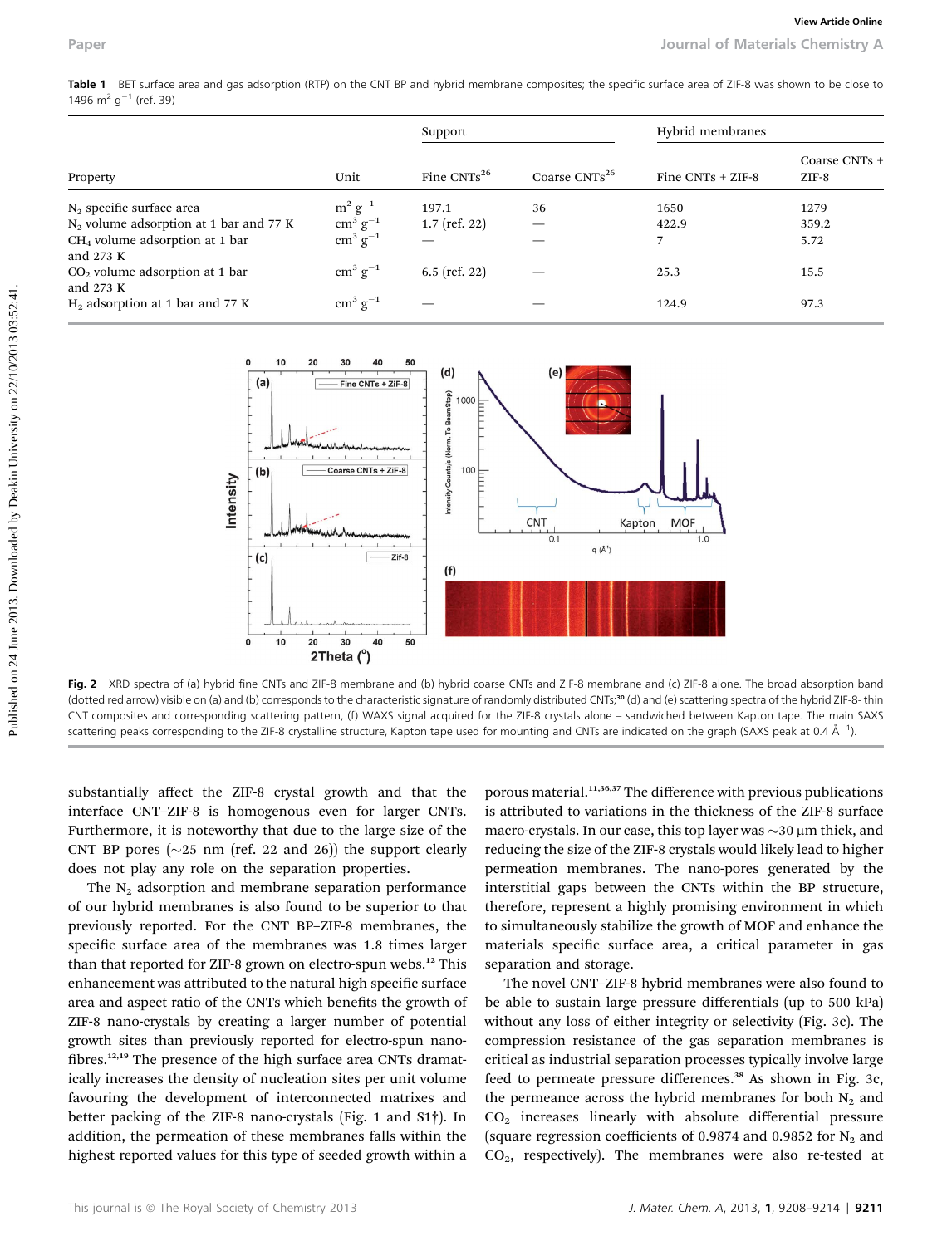

Fig. 3 Single gas permeation results across fine CNT–ZIF-8 and coarse CNT–ZIF-8 membranes; (A) and (B) correlation between gas permeance and the gas kinetic diameter at a pressure of 100 kPa (A) and molecular weight (B) for CO<sub>2</sub>, Ar, N<sub>2</sub> and Xe; (C) correlation between gas permeance and pressure difference change across the membrane; and (D) calculated selectivity relative to N<sub>2</sub> of the membranes for the different gases (He, N<sub>2</sub>, Ar, CO<sub>2</sub> and Xe). The permeance of N<sub>2</sub> across a 10 mm selfsupporting BPs was found to be nearly 4 times higher than that of the hybrid membrane (979.82  $\times$  10<sup>-10</sup> mol m<sup>-2</sup> s<sup>-1</sup> Pa<sup>-1</sup>).



Fig. 4 Pore size distribution calculated from the BJH-BET model from  $N_2$ adsorption for the two types of samples. Fine CNTs were shown to lead to slightly narrower pore size distribution, but no major changes were found confirming the homogeneity of the two structures.

atmospheric pressure (100 kPa) after the high-pressure test series and the average permeance was similar to that prior to high pressure testing, suggesting that the structure was able to support large pressure differentials without undergoing mechanical failure.

In addition, mixed gas separation tests were performed with a 50 : 50  $N_2/CO_2$  mixture. The  $N_2/CO_2$  selectivity of the ZIF-8-CNT hybrid membranes was found to be of 6.9 confirming the selectivity based on single gas permeation and single gas adsorption. This non-Knudsen behaviour is attributed to the structure of ZIF-8 and to the strong adsorption of  $CO<sub>2</sub>$  onto nonfully crystallized 2-methyl imidazole weak bases present in the ZIF-8 structure.  $CO<sub>2</sub>$  gas was previously shown to very strongly

coordinate with these molecules remaining within ZIF-8 crystals.<sup>16</sup>

#### Conclusions

Defect-free hybrid CNT–ZIF-8 composite membranes were for the first time prepared by direct hydrothermal ZIF-8 growth within CNT BPs. The natural properties of CNT BPs including porosity and specific surface area are assets to successfully prepare robust, self-supported membranes able to sustain high pressures. Although fine CNTs lead to a higher gas absorbance, the permeation properties of the membranes were found to be very similar to that of pure ZIF-8 structures suggesting that the ZIF-8 growth within the interstitial pores of the BPs are constant regardless of the BP pore size. Furthermore, the high selectivity of  $N_2$  over Xe demonstrates that the membranes were nearly defect-free and that the growth procedure was successful at creating an even interface between the CNTs and the ZIF-8 crystals. The low  $CO_2$  selectivity over  $N_2$  was shown to be related to very strong physisorption between the  $CO<sub>2</sub>$  and 2-methylimidazolidone molecules remaining within the ZIF-8 matrix. Mixed gas permeation tests confirmed this trend as nitrogen was found to permeate nearly 7 times faster than  $CO<sub>2</sub>$ .

The good performance and stability of the novel MOF–CNT hybrid membranes make of these materials promising candidates in applications such as gas reforming,  $CO<sub>2</sub>$  capture from flue gas separation or steam purification. The future investigation of the nature of the interface between the MOFs and the reinforcing matrix, such as CNT BPs, is however fundamental to fully understand both growth mechanisms and gas separation performance.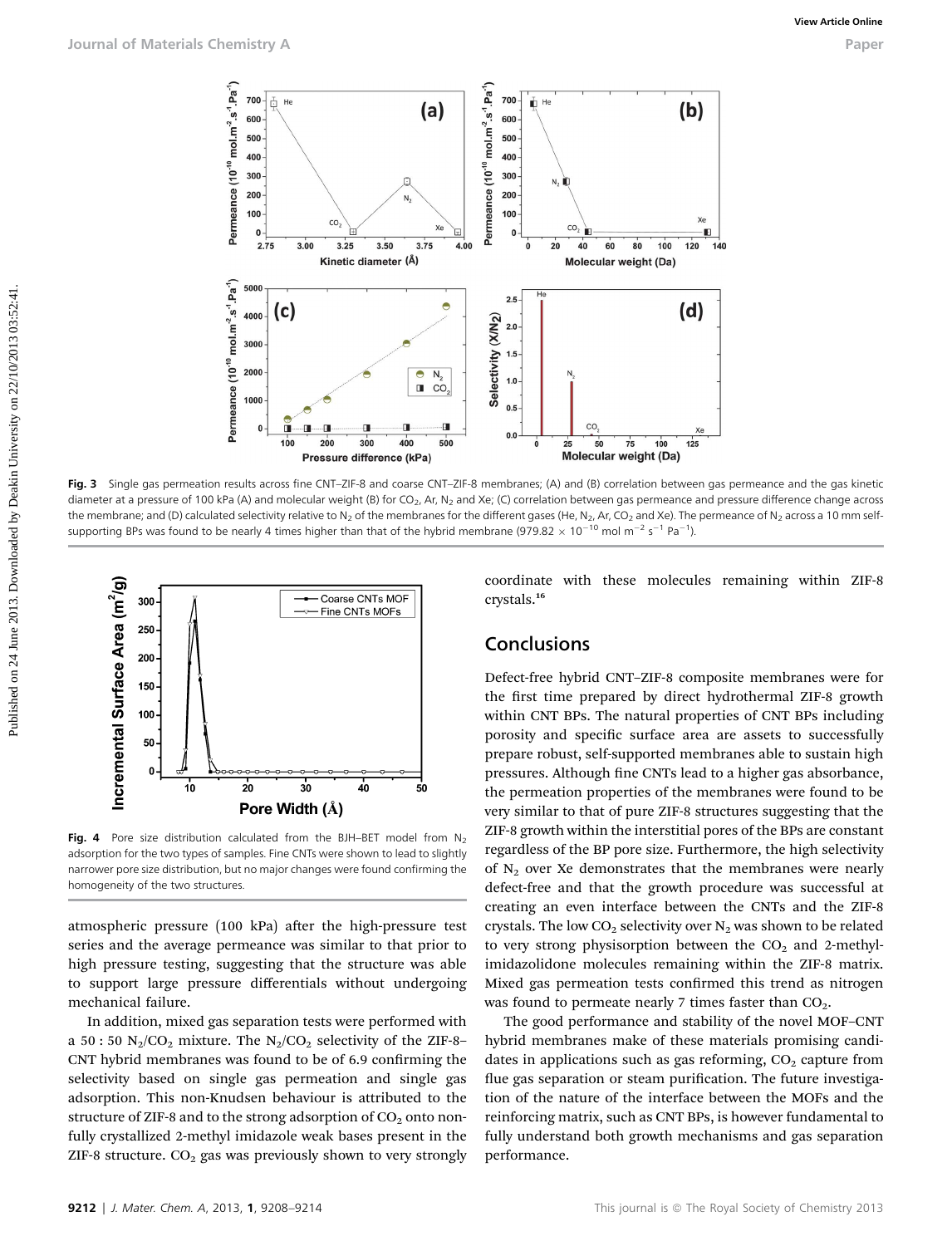#### Experimental section

#### CNT growth and BP fabrication

Two types of CNTs, referred to as fine (outer diameter of 10 nm) and coarse (outer diameter 40 nm), were grown via different CVD processes (Table 1). Fine CNTs were grown by first depositing an iron catalyst film  $(\sim 5 \text{ nm})$  onto a Si substrate bearing a thin (100-600 nm)  $SiO<sub>2</sub>$  layer. Acetylene (5%) in Helium was used as the carbon feedstock and heated to between 650 and 750  $^{\circ}$ C.<sup>40</sup> The coarse CNTs were produced by continuously injecting a ferrocene–acetylene mixture at a temperature of  $\sim$ 700 °C which provides simultaneously both the carbon feedstock and iron catalyst for CNT growth. Substrates of quartz or silicon (with a thin  $SiO<sub>2</sub>$  layer) were used with no iron catalyst film. After growth the CNTs were scrapped from their wafers and suspended by sonication in propan-2-ol for 5 min up to 5 times at an initial temperature of  $-17$  °C in a bath sonicator (50 W). BPs were formed by vacuum filtration (house vacuum line) of the CNTs suspension onto a poly(ethersulfone) membrane (0.2 μm pore size - Millipore) until completely dry. BPs formed solely from fine or coarse CNTs had an average surface apparent pore size of  $\sim$ 25 nm and 50 nm, respectively (Table S2†).

#### ZIF 8 growth within the BPs

In a typical synthesis, a solid mixture of 1.078 g zinc chloride (>99% Merck), 0.972 g 2-methyl-imidazole (>99%, Aldrich) and 0.54 g sodium formate (>99%, Aldrich) were dissolved in 80 mL methanol (99.9%, Roth) under sonication. The BPs were placed at  $90^\circ$  on a hydrophobic (Teflon) support to avoid undesired ZIF-8 precipitation on the surface of the support, and immersed into the previous solution for 20 min. The BP and solution were then transferred to a 200 mL Teflon autoclave and heated in an oven at 100  $^{\circ}$ C for 24 h. After cooling, the membranes were washed with methanol and dried for 24 h in oven at 100 $\degree$ C to remove residual humidity.

#### Characterization techniques

Scanning Electron Microscopy (SEM) was performed on a Zeiss Supra 55VP FEG SEM. Micrographs were taken at 3.5 mm working distance and under a 2 keV beam voltage (aperture 20 µm). The samples were carbon coated with a 1-2 nm thick layer. BET specific surface area measurements were performed on Micromeritics Tristar 3000 with  $N_2$  at 77 K. The samples were degassed for 12 h at 100 $^{\circ}$ C prior to testing. X-ray diffraction (XRD) patterns were recorded on a PAN analytical PW3050/60 diffractometer with Cu Ka radiation (30 mA and 40 kV, wavelengths  $\lambda = 0.1540598$  nm) at a scan rate of 0.5° min<sup>-1</sup> with a step size of 0.02 $^{\circ}$  from 5 $^{\circ}$  to 50 $^{\circ}$ . The adsorption of CH<sub>4</sub> and CO<sub>2</sub> was performed at 273 K while that of  $N_2$  and  $H_2$  were both obtained at 77 K (liquid  $N_2$  temperature) using a Micromeritics ASAP 2420. The samples were degassed for 12 hours at 120  $^{\circ}$ C following a procedure described in ref. 22. SAXS experiments were performed on the SAXS/WAXS beamline at the Australian Synchrotron under the grant M2874 in March 2013. The camera length of this series of test was 0.96 m, corresponding to a

scattering window of  $\sim 0.010$ –0.7  $\AA^{-1}$  (D spacing range of 9–550 Å), wavelength of the collimated beam of 1.0332 Å, and beam size of  $250 \times 130$  µm. The hybrid ZIF-8–CNT samples were sandwiched between two layers of Kapton tape and mounted onto perforated stainless steel plates. The high brilliance and coherence of the beam allowed for very short acquisition time (1 s). The energy of the beam was set at 11 keV for WAXS and 20 keV for SAXS experiments. The scattering from the Kapton tape was determined independently.

#### Gas permeation tests

Gas permeation experiments were performed on a single gas rig following a procedure described in ref. 26. The tests were performed by placing the membrane in an O-ring sealed (25.4 mm diameter) holder which separates a large upstream (feed – 14 L) vessel from a much smaller downstream (permeate – 15 mL) vessel. To ensure integrity of the O-ring seal, leak rate checks were performed with gas control impermeable poly(ethylene terephthalate) (PET) films.<sup>26</sup> The area of the exposed membranes was  $\sim$ 5 mm<sup>2</sup>. The hybrid ZIF-8–CNT membranes were sealed onto the PET film with an epoxy resin and cured at room temperature for at least 12 h. After loading the membrane, both the feed and permeate vessels were evacuated under vacuum (target pressure 0.1 kPa). The feed vessel was then isolated from both the vacuum and membrane holder, and filled to the target pressure (100, 150, 200, 300, 400, 500 and 600 kPa at  $\pm$  0.5 kPa) with analytical grade, dust-free, dehumidified gas. Prior to testing, the membrane was conditioned for 1 hour under vacuum to desorb any remaining water moisture or strongly adsorbed gas. For testing, the permeate side was isolated from vacuum. The feed vessel was opened to the permeate vessel via the membrane and the pressure rise in the permeate vessel monitored over time until equilibrium was reached. The feed pressure remained essentially constant due to its much larger volume compared to that of the permeate vessel. The membrane permeance was then determined from the pressure rise as a function of time.<sup>26</sup> All the tests were performed at controlled temperature (22 °C  $\pm$  1 °C). Mixed gas permeation tests were performed following a procedure previously detailed.<sup>41</sup> The binary gas separation via the ZIF-8 membrane was tested with a binary mixture of nitrogen and carbon dioxide  $(50:50 \text{ molar N}_2/\text{CO}_2)$  at a flow rate of 150 mL min<sup>-1</sup>. The pressures at the feed side and permeate side were kept at 151 and 101 kPa, respectively. Argon was used as the sweep gas and its flow rate was set at 100 mL  $\text{min}^{-1}$ . The gas composition was analyzed by a gas chromatograph (SRI 8610C gas chromatograph). Paper<br> **Experimental section**<br>
C.**V** goods controlled and the both controlled by Download Schematics of the column of the deal of the controlled by Download Schematics of the Column Controlled by Download Schematics of th

#### Acknowledgements

The authors thank Dr Andrew Sullivan and Mark Nave for their advice and help on SEM imaging and FIB milling. They thank Mr Zhifeng Yi and Mr Robert Pow for help and fruitful discussion on XRD analysis; and Mr Rob Lovett for his on-going technical support. They acknowledge the Australian Synchrotron, Victoria – Australia, for support during the research